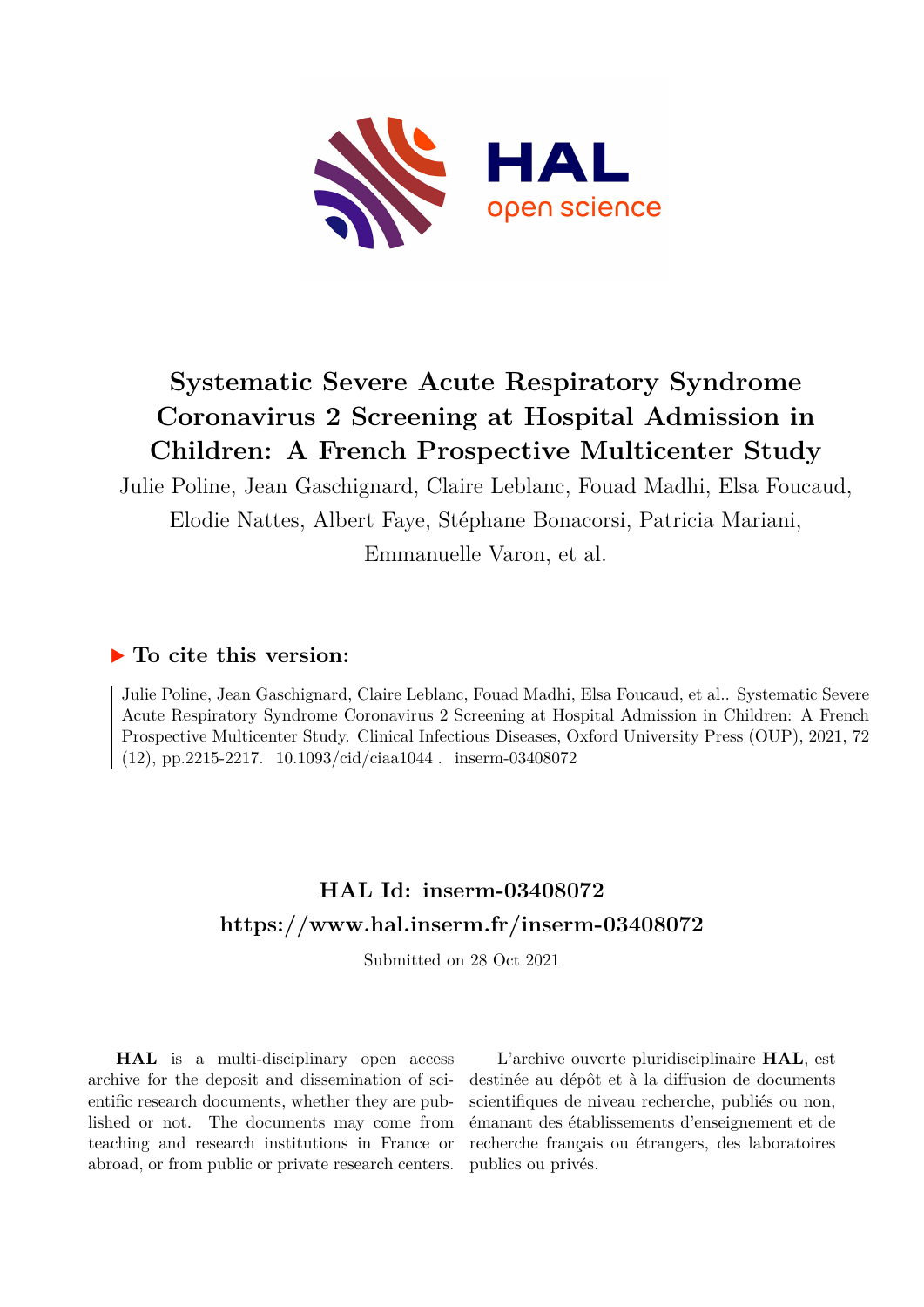### BRIEF REPORT

BRIEF REPORT

BRIEF REPORT

# Systematic Severe Acute Respiratory Syndrome

### Coronavirus 2 Screening at Hospital Admission in

### Children: A French Prospective Multicenter Study

Julie Poline,<sup>[1,2</sup>] Jean Gaschignard, <sup>[1,3,4,5,6</sup>] Claire Leblanc,<sup>[7</sup>] Fouad Madhi, <sup>5</sup>] Elsa Foucaud,<sup>[7</sup>] Elodie Nattes, Albert Faye, <sup>1,4,8</sup> Stéphane Bonacorsi, <sup>3,4,6</sup> Patricia Mariani, <sup>6</sup> Emmanuelle Varon, 9,10 Mounira Smati-Lafarge, Marion Caseris, Romain Basmaci, <sup>3,11</sup> Noémie Lachaume,  $\left| \frac{1}{1} \right|$  and Naim Ouldali $\left| \frac{1}{4}, 4, 6, 12 \right|$  and  $\left| \frac{1}{4} \right|$ . Please note that inclusion or deletion of names to the author group, on the title page, cannot be made directly in the manuscript at the proof stage, as certain formalities have to be completed for doing the same. Hence, kindly confirm whether you require any changes to be made in the author group, and the Editorial office will follow up.] <sup>1</sup>Department<sup>[AU: Affiliations have been renumbered so the numbering is sequential in</sup> the author byline. Please check all affiliations against the byline to ensure all authors are noted with the correct institution.] of General Pediatrics, Pediatric Infectious Disease and Internal Medicine, Robert Debré University Hospital, Assistance Publique-Hôpitaux de Paris, Paris, France, <sup>P</sup>Université de Paris, Center for Research on Inflammation, Inserm UMR1149[AU: Please write out "UMR" in affiliations 2 and 3, and delete this abbreviation.], Paris, France, <sup>B</sup>Université de Paris, Infection, Antimicrobiens, Modélisation, Evolution, Inserm UMR1137, Paris, France, <sup>a</sup>Université de Paris, UFR[AU: Please write out "UFR" in affiliation 4, and delete this abbreviation.] de Médecine Paris Nord, Paris, France, **Department of General Pediatrics**, Centre Hospitalier Intercommunal de Créteil, Créteil, France, **Department of Microbiology**, Robert Debré University Hospital, Assistance Publique-Hôpitaux de Paris, Paris, France, <sup>7</sup>Department of General Pediatrics, Jean Verdier University Hospital, Assistance Publique-Hôpitaux de Paris, Bondy, France, <sup>8</sup>Université de Paris, Inserm UMR AU: Please write out "UMR" and "ECEVE" in affiliation 8, and delete these abbreviations.] 1123, ECEVE, Paris, France, **Department of Microbiology**, Centre Hospitalier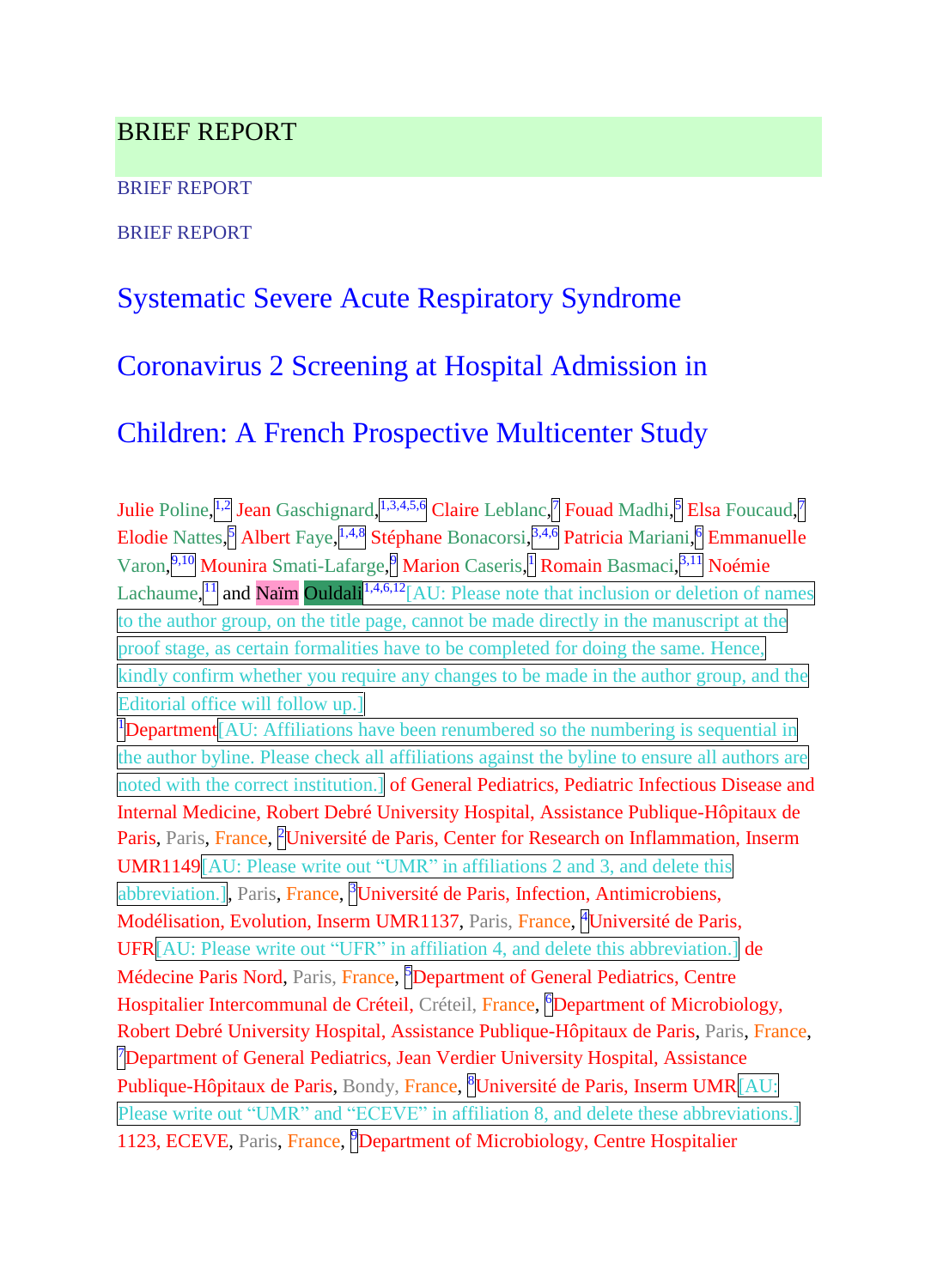Intercommunal de Créteil, Créteil, France, <sup>[10</sup>National Reference Center for Pneumococci, Créteil, France, <sup>11</sup>Service de Pédiatrie-Urgences, Assistance Publique-Hôpitaux de Paris, Hôpital Louis-Mourier, Colombes, France, and <sup>[12</sup>Association Clinique et Thérapeutique Infantile du Val-de-Marne, Créteil, France

Correspondence: N. Ouldali, Department of General Pediatrics, Pediatric Infectious Disease and Internal Medicine, Robert Debré University Hospital, Assistance Publique-Hôpitaux de Paris, F-75019 Paris, France (naim.ouldali@aphp.fr).

To[AU: Your article has been edited for spelling, grammar, clarity, consistency, and adherence to journal style and the American Medical Association Manual of Style (10th edition). Please read the article and author queries carefully to make sure your meaning has been retained. If changes are required, please enter the changes directly into the text. Please note that we may be unable to make changes that conflict with journal style, obscure meaning, or create grammatical or other problems.] assess the relevance of systematic severe acute respiratory syndrome coronavirus 2 (SARS-CoV-2) screening of all children admitted to hospital, we conducted a prospective multicenter study including 438 consecutive hospitalized children. A symptom-based SARS-CoV-2 testing strategy failed to identify 45% (95% confidence interval, 24%–68%) of hospitalized children infected by SARS-CoV-2. To limit intrahospital transmission, a systematic screening of children admitted to hospital should be considered.

**Keywords.**[AU: Please provide up to 5 keywords.] xxx; xxx; xxx.

Since the first cases of pneumonia in Wuhan, China in December 2019, severe acute respiratory syndrome coronavirus 2 (SARS-CoV-2) has been responsible for a global pandemic, leading to  $>300 000$  deaths  $\boxed{1}$   $\boxed{AU: Please consider updating the first 2}$ sentences of the main text and reference [1] to reflect the current numbers of deaths.] France is among the main affected countries, with  $>27,000$  deaths to date [1]. The reproduction number  $(R_0)$ , initially underestimated due to the large proportion of paucisymptomatic or asymptomatic individuals, has since been estimated between 3 and 6, explaining the rapid worldwide spread of the virus  $\overline{[2, 3]}$ . A recent analysis has highlighted that >40% of transmissions could occur before the onset of symptoms  $[4]$ , challenging the detection of contagious patients and the implementation of appropriate prevention measures  $[4]$ .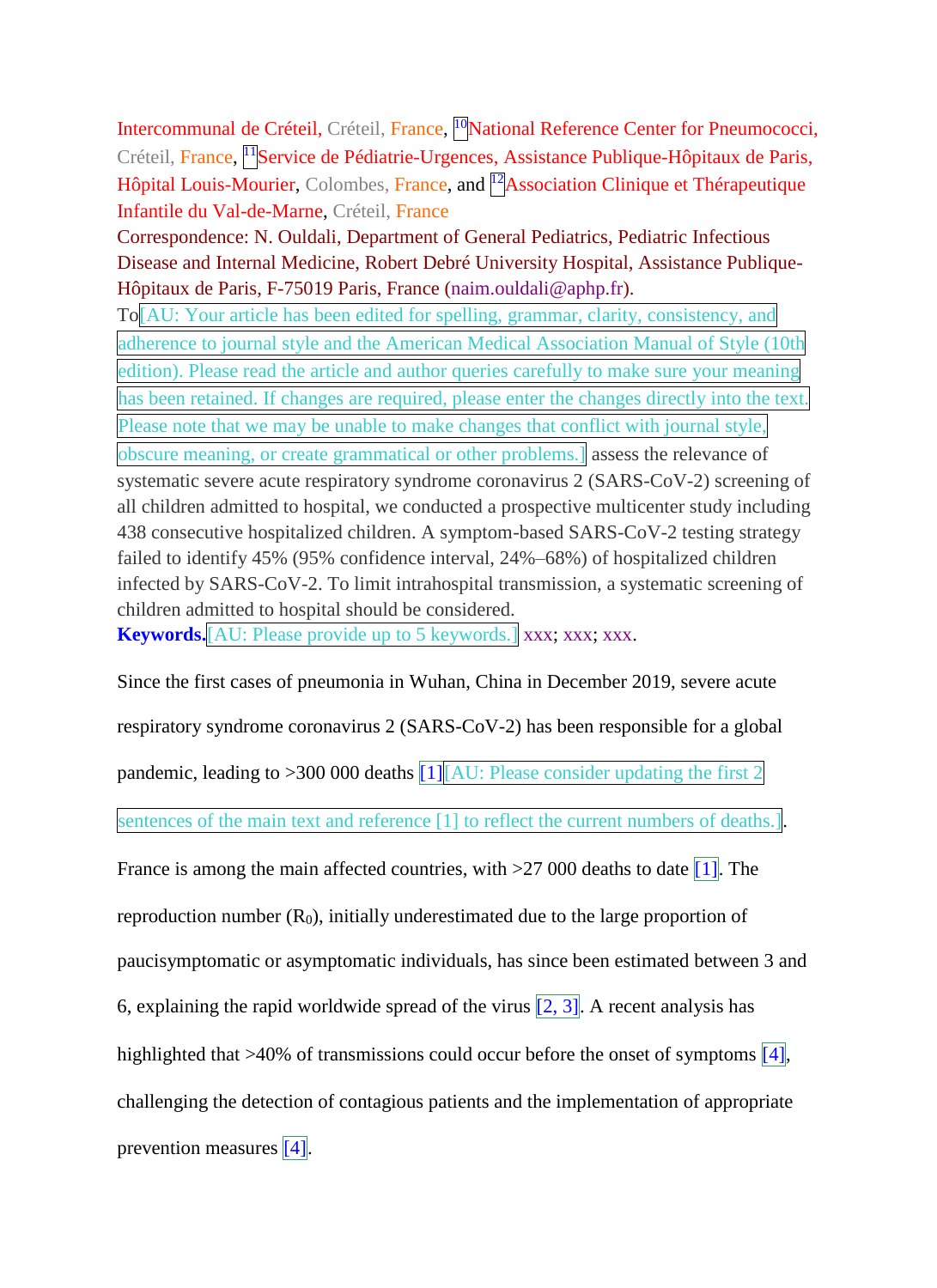Healthcare workers have the potential for frequent contact with infected patients [5], and several intrahospital clusters have been reported  $\overline{[6, 7]}$ , including in pediatric settings  $\boxed{8}$ , threatening both healthcare workers and vulnerable inpatients  $\boxed{6, 8, 9}$ . In Italy, up to 20% of healthcare workers may have been infected by SARS-CoV-2  $\boxed{10}$ . In the context of maximal pressure applied on healthcare systems in many countries, protecting healthcare workers and fighting against nosocomial coronavirus disease 2019 (COVID-19) are major issues  $[5, 9]$ . To limit the risk of intrahospital transmission, optimal SARS-CoV-2 screening strategies and prevention measures are required  $[6, 8]$ .

In pediatrics, given the low prevalence of severe COVID-19 forms described to date, the diagnostic strategy in hospital settings is often limited to performing a real-time reverse-transcription polymerase chain reaction (rRT-PCR) assay of nasopharyngeal swabs in patients presenting symptoms of suspected COVID-19 [8]. However, given the broad spectrum of SARS-CoV-2 manifestations in children  $\boxed{11}$ , which are often similar to other highly prevalent viral infections in children, detecting all COVID-19 patients with this testing strategy may be highly challenging.

In this context, we hypothesized that a substantial proportion of children admitted to hospital could escape current SARS-CoV-2 screening strategies, potentially leading to avoidable intrahospital transmission. To test this hypothesis, we set up a systematic SARS-CoV-2 screening strategy in several tertiary pediatric hospitals, for all children admitted for surgical or medical reasons, whether scheduled or after a consultation in pediatric emergencies. Our aim was to assess, in children, the proportion of patients with confirmed SARS-CoV-2 infection that would not have been detected by screening strategy based on clinical presentation alone.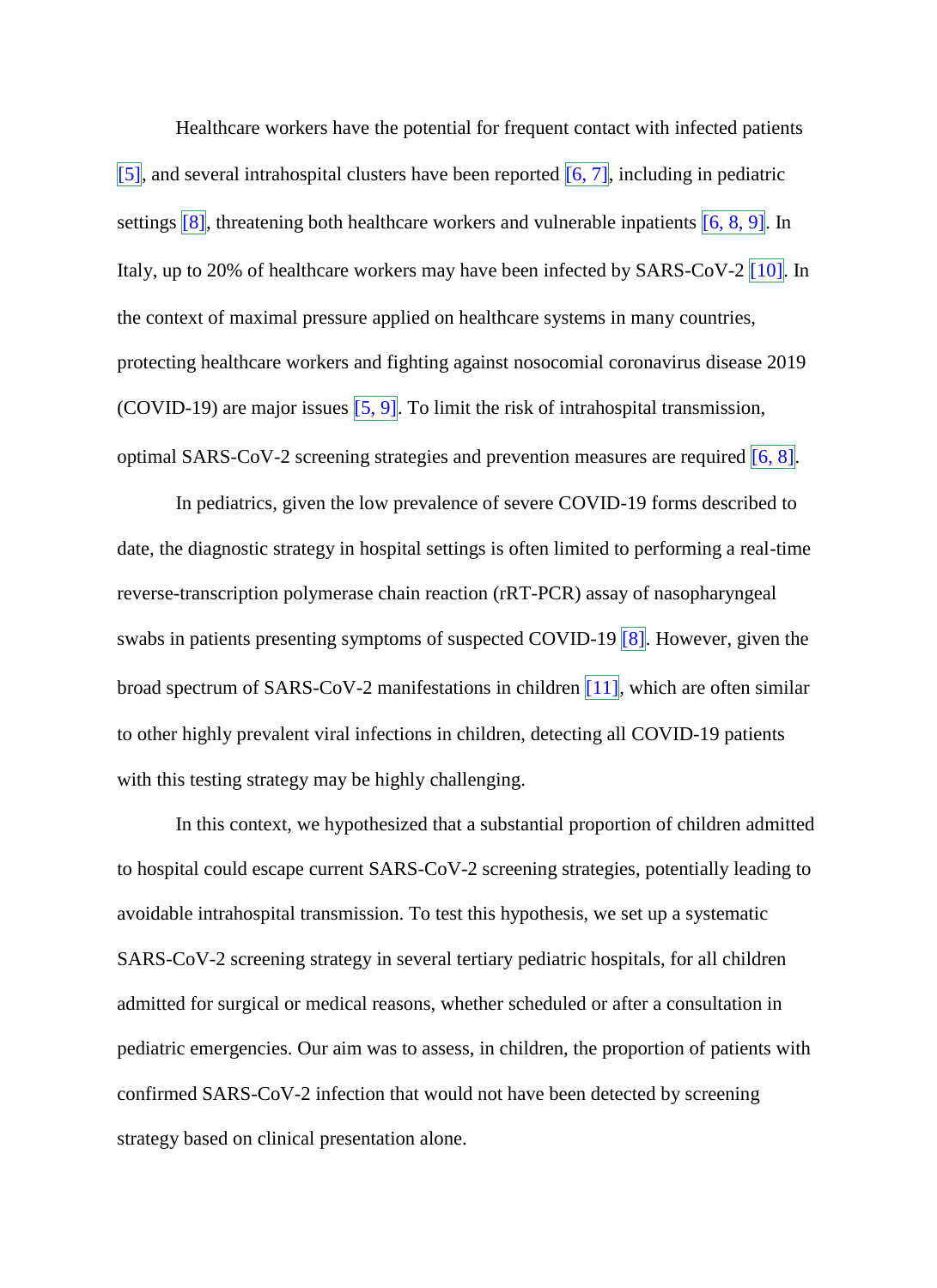### **MATERIALS AND METHODS**

We conducted a prospective multicenter study in 4 tertiary pediatric hospitals located in the region of Paris, one of the epicenters of the COVID-19 epidemic in France  $[12]$ . A national lockdown was implemented in France on 17 March 2020. We conducted our study between 15 April and 30 April 2020 (ie, 4 weeks after the lockdown), in a situation of reduced circulation of SARS-CoV-2 due to major social contact restrictions  $\left[12\right]$ . We assumed that over this short study period, the incidence of COVID-19 did not change substantially  $\left[12\right]$ .

We included all pediatric patients hospitalized in one of the participating centers during the study period. Before admission, each patient had a nasopharyngeal-specific SARS-CoV-2 rRT-PCR test using the Xpert Xpress SARS-CoV-2 assay (Cepheid), according to local hospital guidelines. We recorded demographic data, symptoms, and clinical findings. The cycle threshold value, which is inversely proportional to the viral load, was used as an indicator of the copy number of SARS-CoV-2 RNA [13].

The main outcome was the proportion of patients without any symptoms of suspected COVID-19 among children with confirmed SARS-CoV-2 infection confirmed by rRT-PCR. To define children suspected to have COVID-19, we conducted a review of the literature to identify any symptoms or clinical signs reported in children during SARS-CoV-2 infection (details are shown in Supplementary Appendix 1). The following characteristics were considered: fever; upper respiratory tract symptoms (cough, rhinitis, tonsillitis, odynophagia, otalgia, otitis, conjunctivitis); influenza-like illness (including asthenia, headache, and myalgia); anosmia; dysgeusia; dyspnea; chest pain; vomiting or diarrhea; abdominal pain; skin involvement; arthritis or arthralgia; mucosal hemorrhage;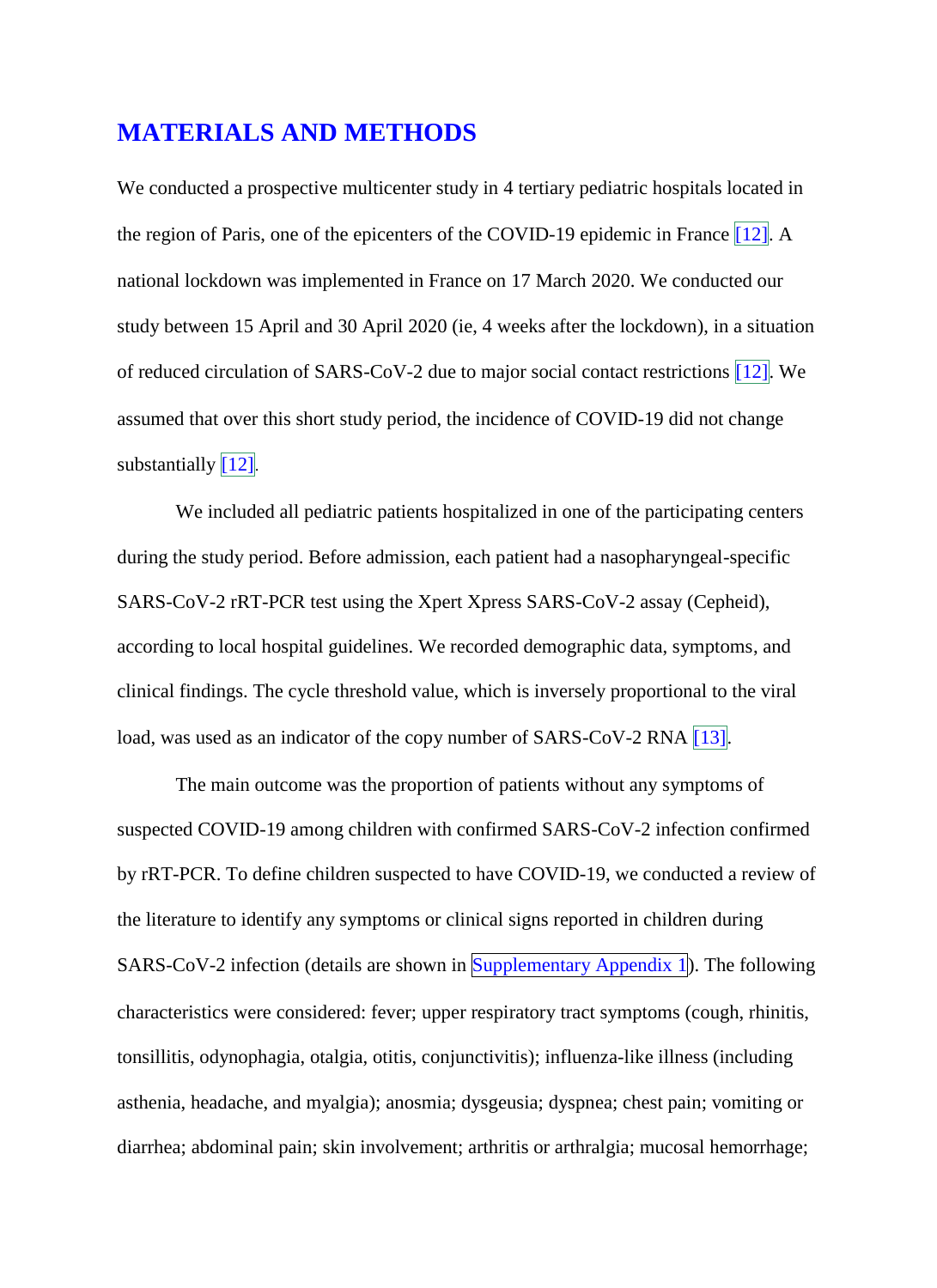Kawasaki syndrome; and myocarditis. Patients were suspected to have COVID-19 if any of these symptoms or signs were identified.

We hypothesized that the rate of positive SARS-CoV-2 nasopharyngeal rRT-PCR would be 5%, and the proportion of positive patients without any symptom of suspected COVID-19 would be 35%. Under these assumptions, we calculated that to estimate the proportion of patients with SARS-CoV-2 infection without any symptom of suspected COVID-19 with a 95% confidence interval (CI) of  $\pm 20\%$ , 400 patients would be required. We described patient characteristics as numbers and percentages for categorical variables, and median with interquartile range (IQR) for quantitative variables. We then assessed the association between these characteristics and results of SARS-CoV-2 PCR using the Fisher exact test for categorical variables and the Mann-Whitney *U* test for quantitative variables. The likelihood ratios (LRs), sensitivity, and specificity were calculated with their 95% CIs. A 2-sided *P* value < .05 was considered statistically significant. All statistical analyses were performed using R version 3.6.1 software (http://www.R-project.org).

This study received approval from the Robert Debré Hospital institutional review board.

### **RESULTS**

Among the 446 consecutive pediatric patients admitted in the 4 hospitals during the study period, 438 (98.2%) with available clinical data were included. Median age was 6.5 years (IQR, 2.1–13.0 years). Two hundred nine (47.7%) patients presented an underlying condition, and 33 had an immunosuppressive treatment. Overall, 182 (41.6%) had suspected symptoms of COVID-19. Most frequent suspected symptoms were fever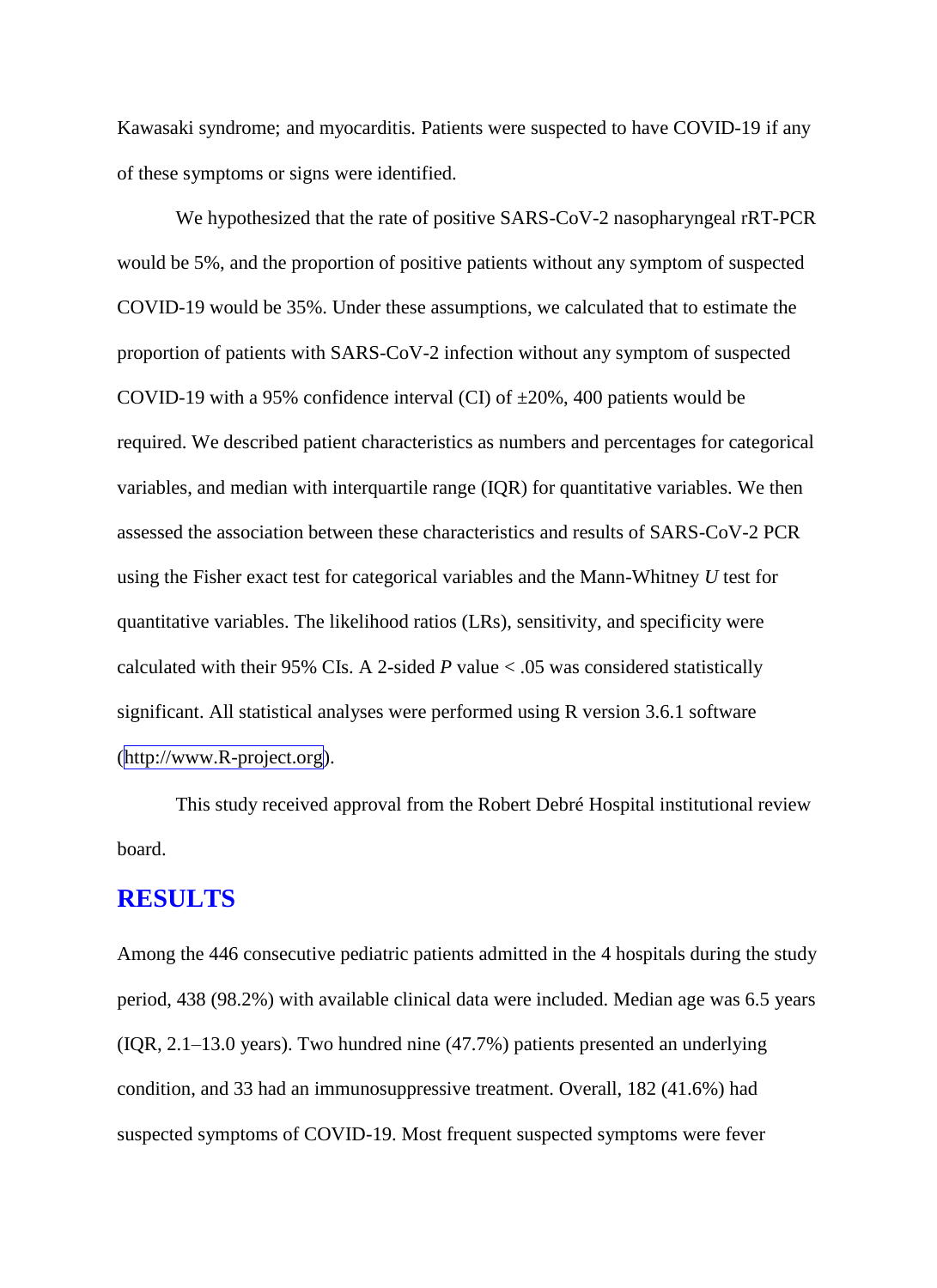(126/182 [69.8%]), diarrhea or vomiting (83/182 [45.6%]), abdominal pain (60/182 [33.0%]), upper respiratory tract infection symptoms (52/182 [28.6%]), dyspnea (27/182  $[14.8\%]$ , and skin involvement  $(20/182 \, [11.0\%])$  (Supplementary Appendix 2).

SARS-CoV-2 PCR was positive for 22 of 438 children (5.0%). Patients with underlying conditions were not more frequently infected by SARS-CoV-2 than other children (9/209 [4.3%] vs 13/229 [5.7%], respectively;  $P = .63$ ), nor were patients with chronic immunosuppressive treatment  $(2/33 [6.1\%] \text{ vs } 20/405 [4.9\%]; P = 1.0)$ . Symptoms that most increased the likelihood to have a positive SARS-CoV-2 PCR were dyspnea (positive LR, 6.6 [95% CI, 3.1–14.0]), skin involvement (positive LR, 6.3 [95% CI, 2.5–15.7]), upper respiratory tract symptoms (positive LR, 2.9 [95% CI, 1.5–5.8]), and diarrhea or vomiting (positive LR, 2.3 [95% CI, 1.3–4.0]). Kawasaki syndrome and myocarditis were also strongly associated with COVID-19 (Supplementary Appendix 2). However, none of these parameters had sensitivity above 41% (Table 1). Combining all symptoms or signs of suspected COVID-19, the sensitivity remained largely suboptimal (55% [95% CI, 32%–76%]). Hence, 10 of 22 patients (45% [95% CI, 24%–68%]) with positive SARS-CoV-2 PCR did not exhibit any symptom or sign of suspected COVID-19. Among these 10 children, 5 had a familial history of proven  $(n = 1)$  or suspected  $(n = 4)$  COVID-19. Of note, the median cycle threshold value was similar between patients with or without symptoms of COVID-19 (37 vs 32.3;  $P = 1.0$ ).

### **DISCUSSION**

To our knowledge, this is the first prospective multicenter study including all consecutive hospitalized children to assess the performance of a symptom-based testing strategy for COVID-19. We observed that this strategy failed to detect 45% (95% CI, 24%–68%) of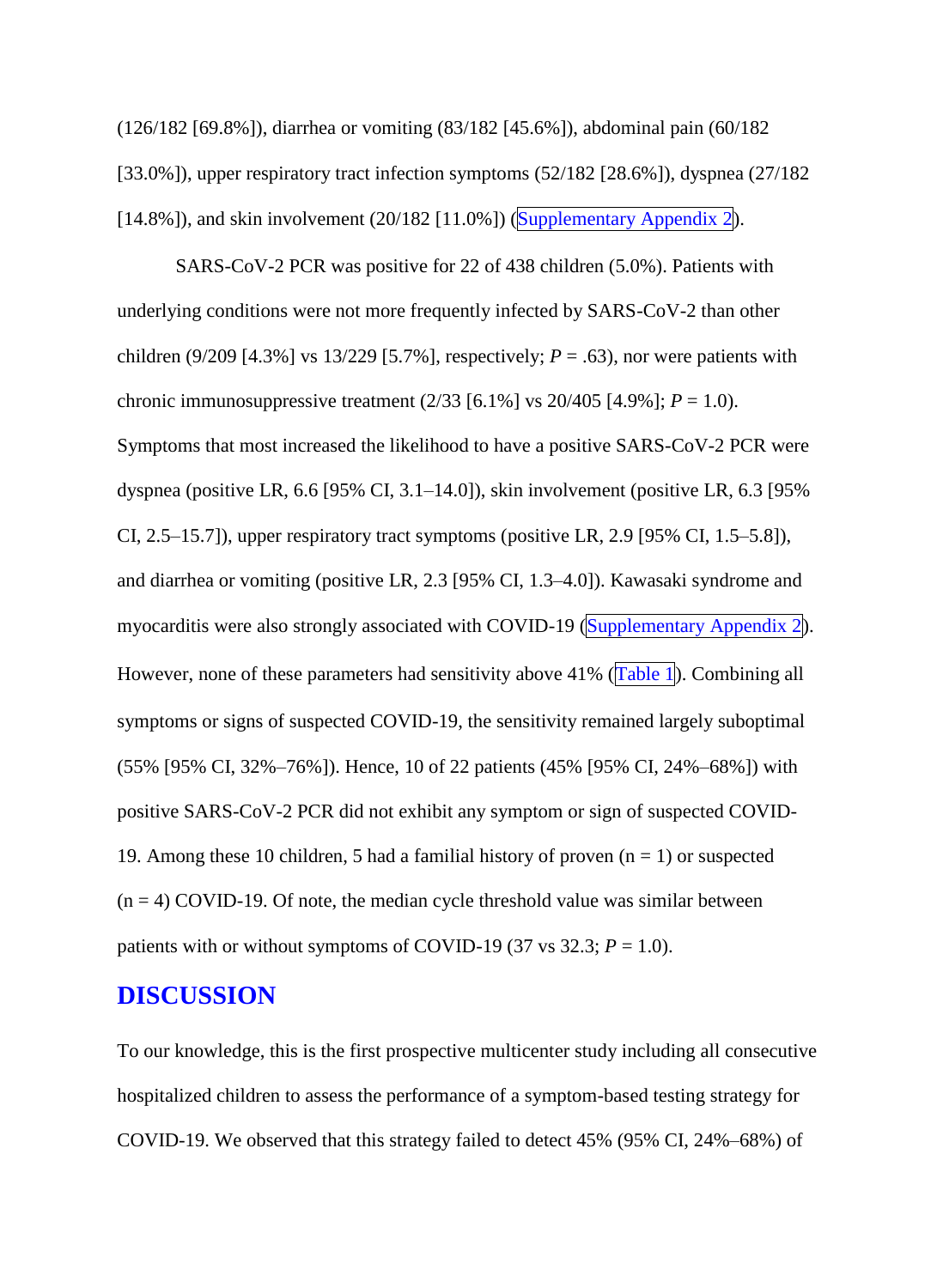infected children, despite an extensive definition of suspected symptoms and signs of COVID-19. These patients, however, exhibited a similar viral load to patients with classical symptoms of COVID-19, suggesting a comparable potential for contamination [8]. This finding is in line with He et al, who reported that 44% of contaminations occurred before onset of symptoms  $\vert 4 \vert$ . Altogether, these findings raise major concerns regarding a symptom-based COVID-19 screening strategy, which could lead to a substantial increased risk of intrahospital transmission.

In our study, respiratory and digestive symptoms were highly associated with an increased likelihood of positive PCR, in line with the literature  $\|14\|$ . However, the lockdown may have reduced the circulation of other common viruses associated with similar symptoms, leading to an overestimation of these LRs.

Interestingly, Kawasaki-like syndrome[AU: Please check "Kawasaki-like syndrome"; elsewhere in the text and table, this was described as "Kawasaki syndrome." Please ensure that this term is reported consistently throughout the manuscript.] and myocarditis were also highly associated with SARS-CoV-2 infection, confirming the specificity of these novel clinical forms to suspect COVID-19  $\parallel$  15. In contrast, immunosuppressive treatment, including corticosteroids, and underlying medical conditions were not associated with a higher risk of COVID-19. This suggests that these conditions may not be a major risk factor for COVID-19, an important consideration at the time of reopening schools. Further studies are required to confirm these findings.

Recent studies suggested that despite the magnitude of the outbreak, only a small proportion of the population may have been infected  $\boxed{16}$ . Thus, with the end of lockdown in process, this rate of immunized population may not be sufficient to exclude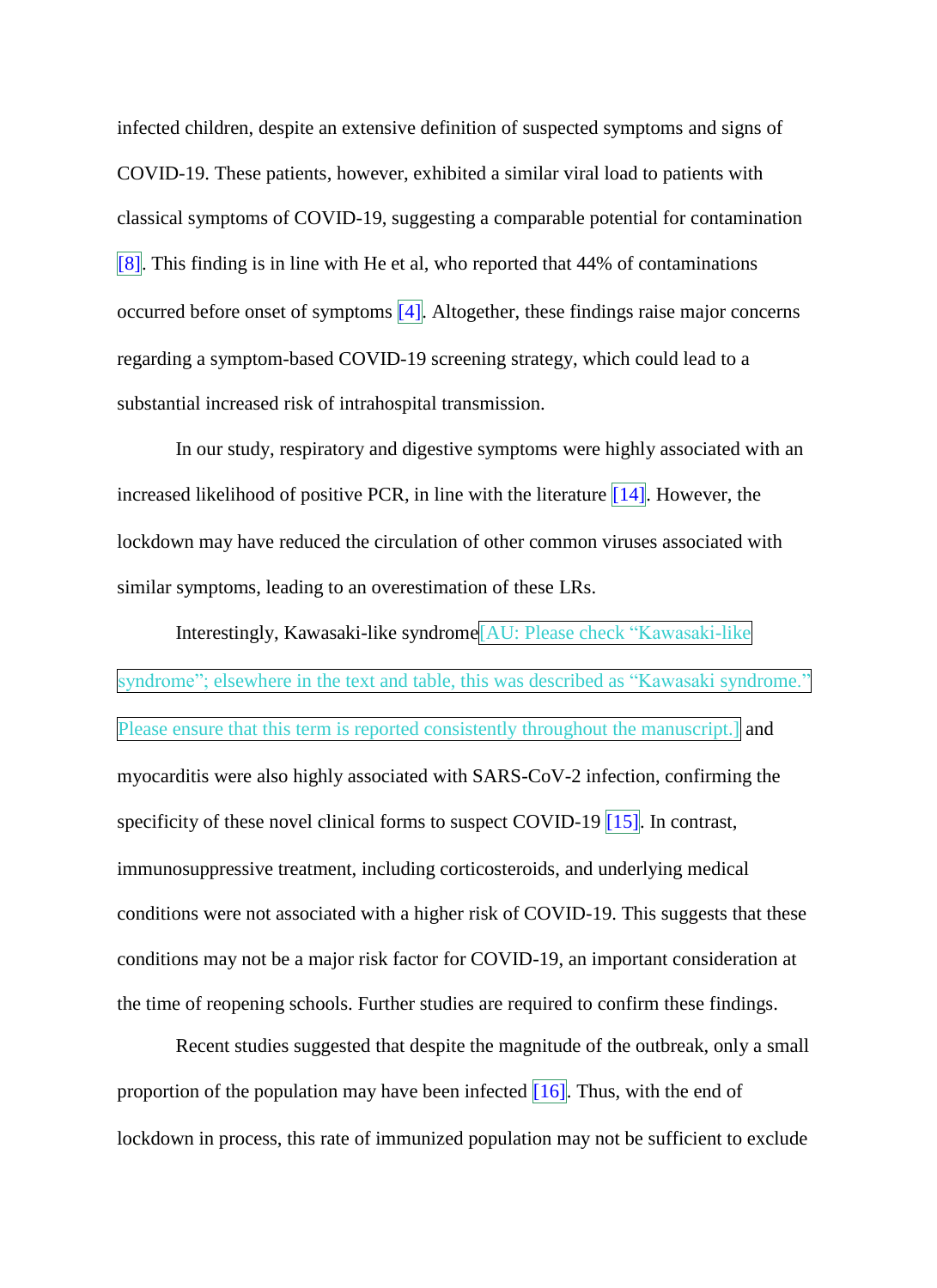the possibility of a second wave, as suggested by recent simulation studies  $[16, 17]$ . These observations make optimal screening strategies all the more important.

The strength of our study is the prospective inclusion of consecutive admitted patients over a short period (14 days) during which the incidence of SARS-CoV-2 was relatively stable  $\left[12\right]$ . Our study still has limitations. A potential infection with SARS-CoV-2 was assessed by PCR of nasopharyngeal swab alone, which may be associated with a substantial proportion of false negatives. However, this proportion seems lower during the contagious period, which begins before the onset of symptoms, and during which the PCR is currently considered the most sensitive  $\boxed{13, 18}$ .

In summary, a symptom-based SARS-CoV-2 testing strategy would fail to identify up to 45% of hospitalized children infected by SARS-CoV-2. To limit further intrahospital transmission to both healthcare workers and vulnerable inpatients, a systematic screening of all children admitted to hospital should be considered, especially in the postlockdown era.

### Supplementary Data

Supplementary materials are available at *Clinical Infectious Diseases* online. Consisting of data provided by the authors to benefit the reader, the posted materials are not copyedited and are the sole responsibility of the authors, so questions or comments should be addressed to the corresponding author.

Note

*Potential conflicts of interest.* The authors: No reported conflicts of interest. All authors have submitted the ICMJE Form for Disclosure of Potential Conflicts of Interest. **References**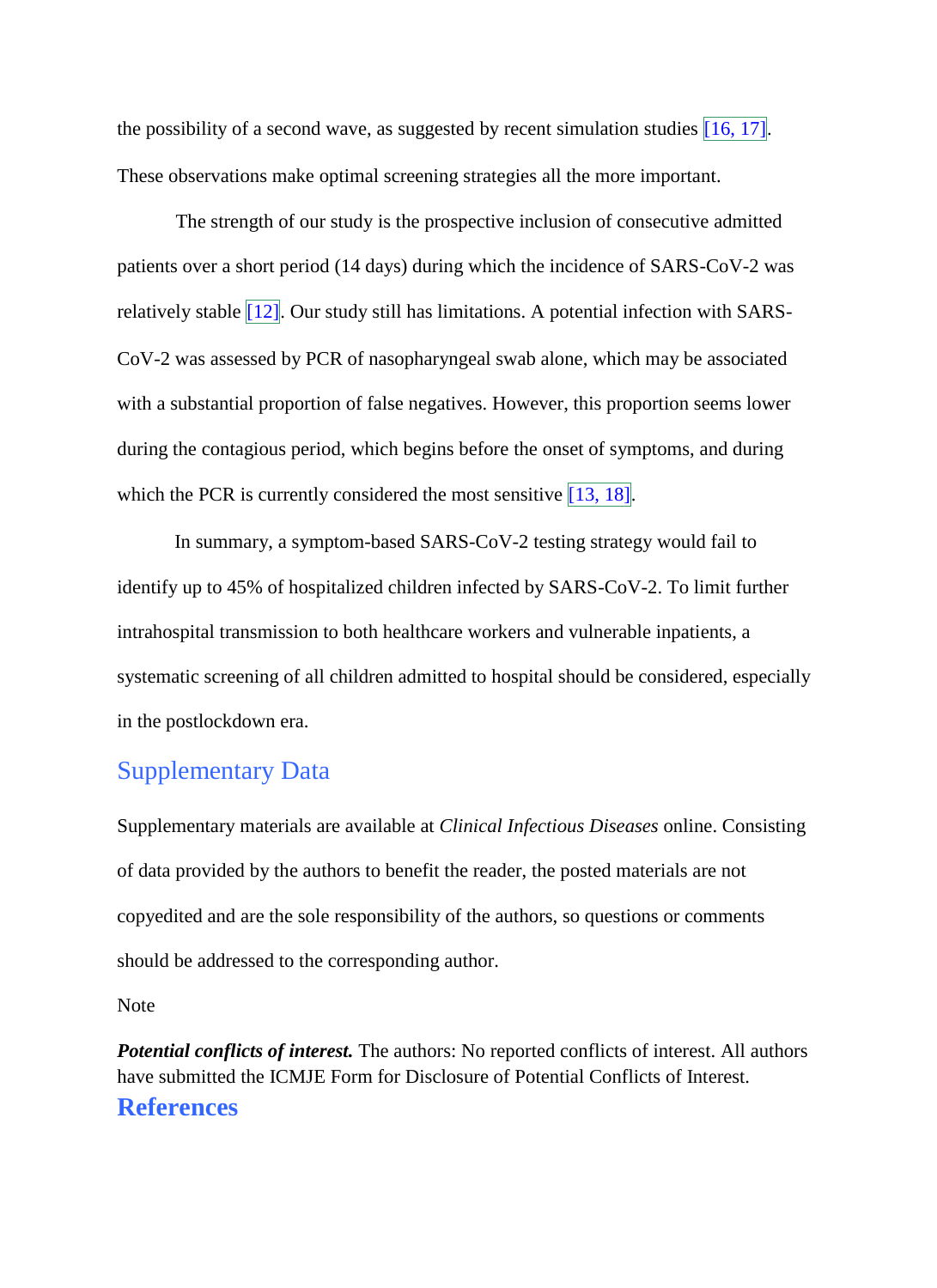- 1. Dong E, Du H, Gardner L. An interactive web-based dashboard to track COVID-19 in real time. Lancet Infect Dis **2020**; 20:533–4.
- 2. Sanche S, Lin YT, Xu C, Romero-Severson E, Hengartner N, Ke R. High contagiousness and rapid spread of severe acute respiratory syndrome coronavirus 2. Emerging Infect Dis **2020**; 26:1470–7.
- 3. Pan A, Liu L, Wang C, et al. Association of public health interventions with the epidemiology of the COVID-19 outbreak in Wuhan, China [manuscript published online ahead of print 10 April 2020]. JAMA **2020**. doi:10.1001/jama.2020.6130.
- 4. He X, Lau EHY, Wu P, et al. Temporal dynamics in viral shedding and transmissibility of COVID-19. Nat Med **2020**; 26:672–5.
- 5. The Lancet. COVID-19: protecting health-care workers. Lancet **2020**; 395:922.
- 6. Wang X, Zhou Q, He Y, et al. Nosocomial outbreak of 2019 novel coronavirus pneumonia in Wuhan, China. Eur Respir J **2020**; 55:2000544.
- 7. Chang D, Xu H, Rebaza A, Sharma L, Dela Cruz CS. Protecting health-care workers from subclinical coronavirus infection. Lancet Respir Med **2020**; 8:e13.
- 8. Schwierzeck V, König JC, Kühn J, et al. First reported nosocomial outbreak of severe acute respiratory syndrome coronavirus 2 (SARS-CoV-2) in a pediatric dialysis unit [manuscript published online ahead of print 27 April 2020]. Clin Infect Dis **2020**. doi:10.1093/cid/ciaa491.
- 9. Wang D, Hu B, Hu C, et al. Clinical characteristics of 138 hospitalized patients with 2019 novel coronavirus–infected pneumonia in Wuhan, China. JAMA **2020**; 323:1061–9.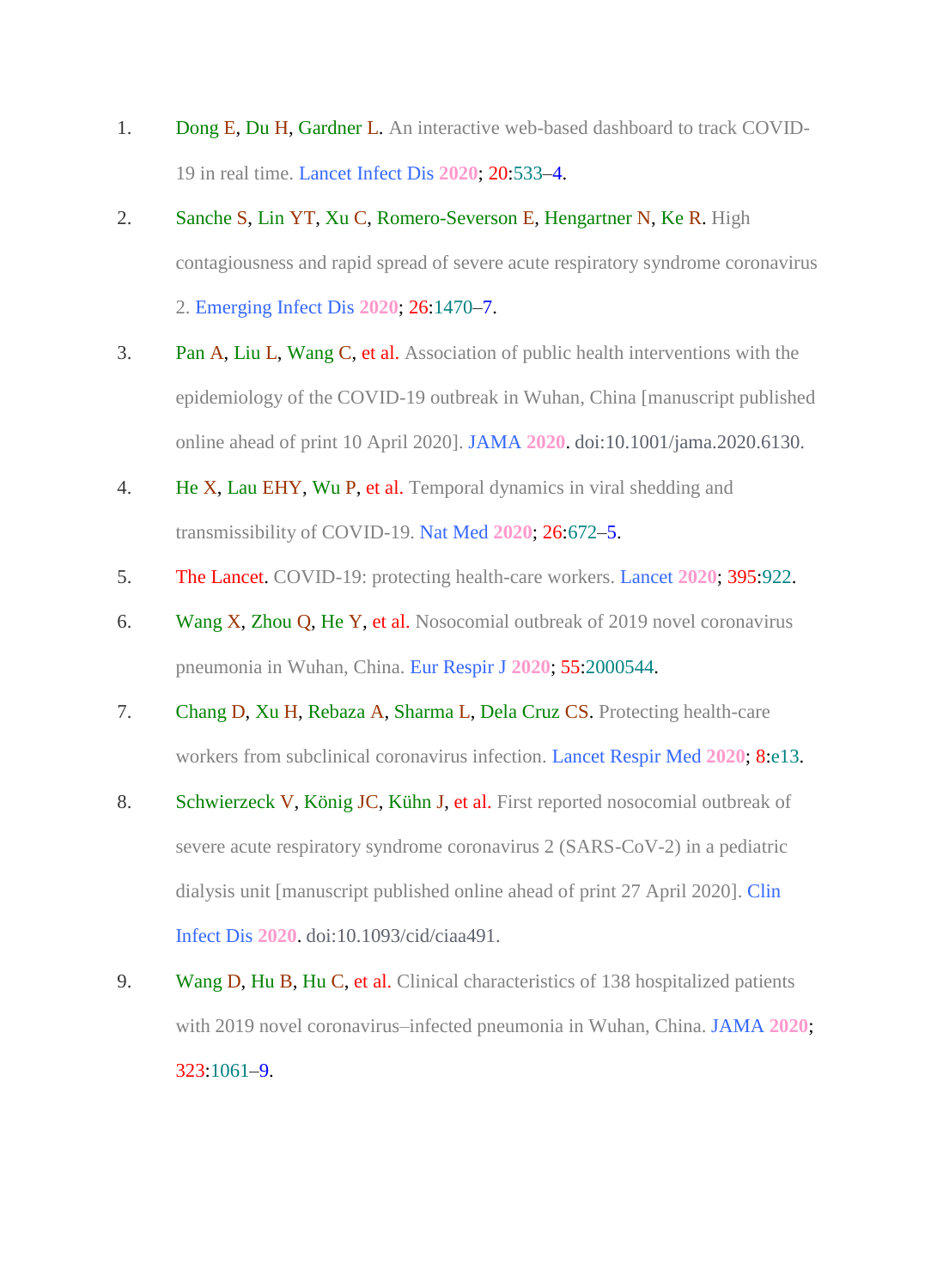- 10. Remuzzi A, Remuzzi G. COVID-19 and Italy: what next? Lancet **2020**; 395:1225–8.
- 11. Castagnoli R, Votto M, Licari A, et al. Severe acute respiratory syndrome coronavirus 2 (SARS-CoV-2) infection in children and adolescents: a systematic review [manuscript published online ahead of print 22 April 2020]. JAMA Pediatr **2020**. doi:10.1001/jamapediatrics.2020.1467.
- 12. Santé publique France. COVID 19 point epidemiologique. Available at: https://www.santepubliquefrance.fr/recherche/#search=COVID%2019%20%20% 20point%20epidemiologique&publications=donn%C3%A9es&regions=National &sort=date. Accessed 11 May 2020.
- 13. Wang W, Xu Y, Gao R, et al. Detection of SARS-CoV-2 in different types of clinical specimens. JAMA **2020**; 323:1843–4.
- 14. Tagarro A, Epalza C, Santos M, et al. Screening and severity of coronavirus disease 2019 (COVID-19) in children in Madrid, Spain [manuscript published online ahead of print 8 April 2020]. JAMA Pediatr **2020**. doi:10.1001/jamapediatrics.2020.1346.
- 15. Riphagen S, Gomez X, Gonzalez-Martinez C, Wilkinson N, Theocharis P. Hyperinflammatory shock in children during COVID-19 pandemic. Lancet **2020**; 395:1607–8.
- 16. Salje H, Kiem CT, Lefrancq N, et al. Estimating the burden of SARS-CoV-2 in France. Science **2020**. Available at:

https://science.sciencemag.org/content/early/2020/05/12/science.abc3517.

Accessed 14 May 2020.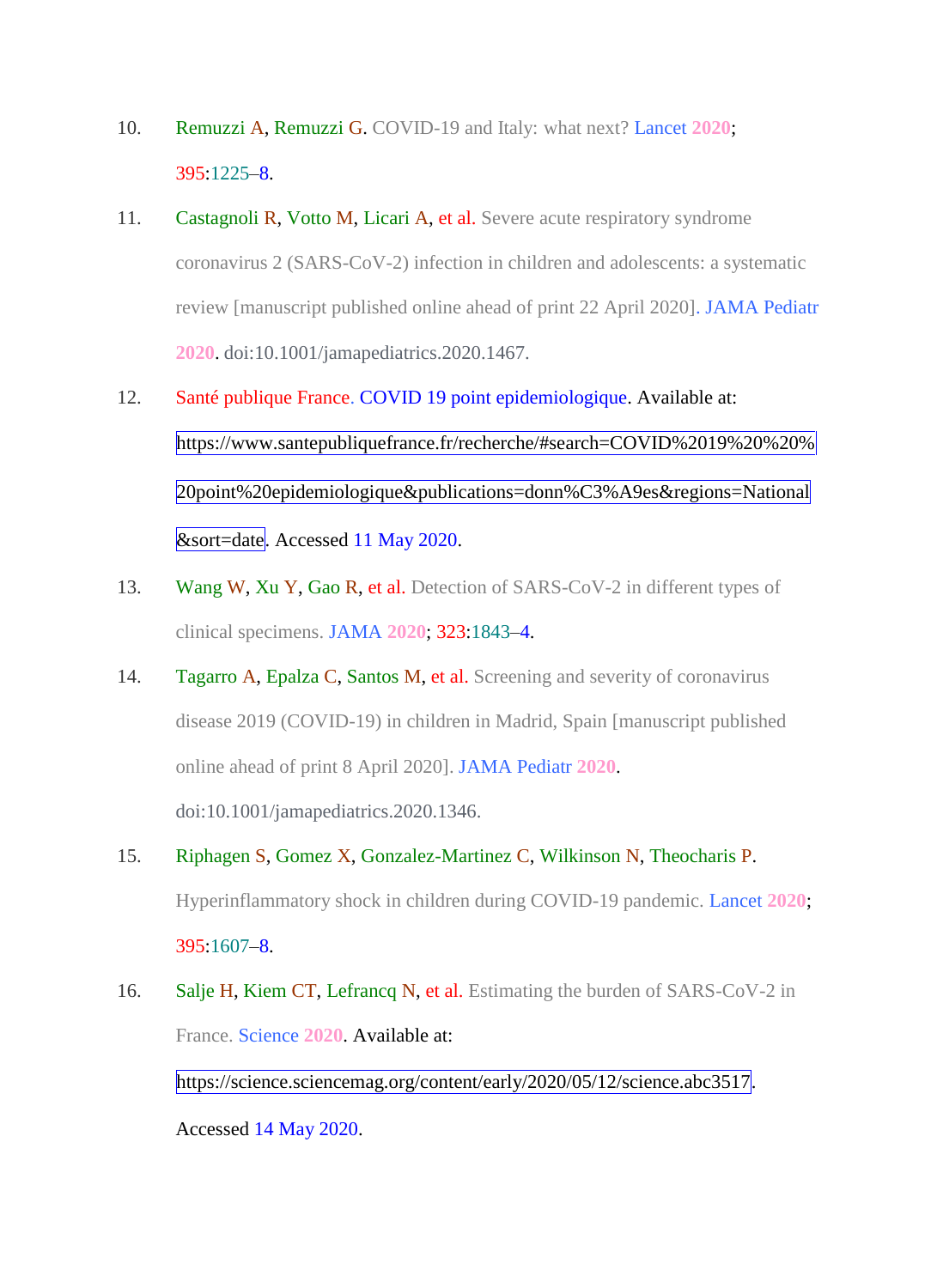- 17. Dimeglio C, Loubes J-M, Deporte B, et al. The SARS-CoV-2 seroprevalence is the key factor for deconfinement in France [manuscript published online ahead of print 29 April 2020]. J Infect **2020**. doi:10.1016/j.jinf.2020.04.031.
- 18. Sethuraman N, Jeremiah SS, Ryo A. Interpreting diagnostic tests for SARS-CoV-2. JAMA **2020**. Available at: https://jamanetwork.com/journals/jama/fullarticle/2765837. Accessed 12 May

2020.

#### **Table 1. Performance of Signs and Symptoms in Identifying Children With**

| Symptom/Clinical Sign | Sensitivity, % (95% CI)                                                                              | Specificity, %<br>(95% CI) | Positive<br><b>LR</b><br>$(95\% \text{ CI})$ | Negative<br><b>LR</b><br>$(95\% \text{ CI})$ |
|-----------------------|------------------------------------------------------------------------------------------------------|----------------------------|----------------------------------------------|----------------------------------------------|
| Fever                 | $36(17-59)$                                                                                          | $72(67-76)$                | $1.3$ $(.7-$<br>2.3)                         | $0.9(.6 -$<br>1.2)                           |
| Diarrhea or vomiting  | $41(21-64)$                                                                                          | $82(78-86)$                | $2.3(1.3-$<br>4.0)                           | $0.7$ $(.5 -$<br>1.0)                        |
| Abdominal pain        | 14 (03-35 [AU: Table 1: Please clarify<br>the range 03-35; should the first value<br>be 3, or 0.3?]) | $86(83-89)$                | $1.0$ (.3–<br>2.9)                           | $1.0(.8-$<br>1.2)                            |
| <b>URTI</b> symptoms  | $32(14-55)$                                                                                          | 89 (86-92)                 | $2.9(1.5-$<br>5.8)                           | $0.8$ (.6–<br>1.0)                           |
| Dyspnea               | $32(14-55)$                                                                                          | $95(93-97)$                | $6.6(3.1-$<br>14.0)                          | $0.7$ $(.5 -$<br>1.0)                        |
| Skin involvement      | 23 (08 [AU: Table 1: Please clarify the<br>range 08–45; should the first value be<br>8, or 0.8?]-45) | 96 (94-98)                 | $6.3(2.5-$<br>15.7)                          | $0.8$ (.6–<br>1.0)                           |
| Any symptom of        | $55(32-76)$                                                                                          | $59(54 - 64)$              | $1.3(.9-$                                    | $0.8$ $(.5 -$                                |

**Coronavirus Disease 2019**  $(N = 438)$  **<?double?>**